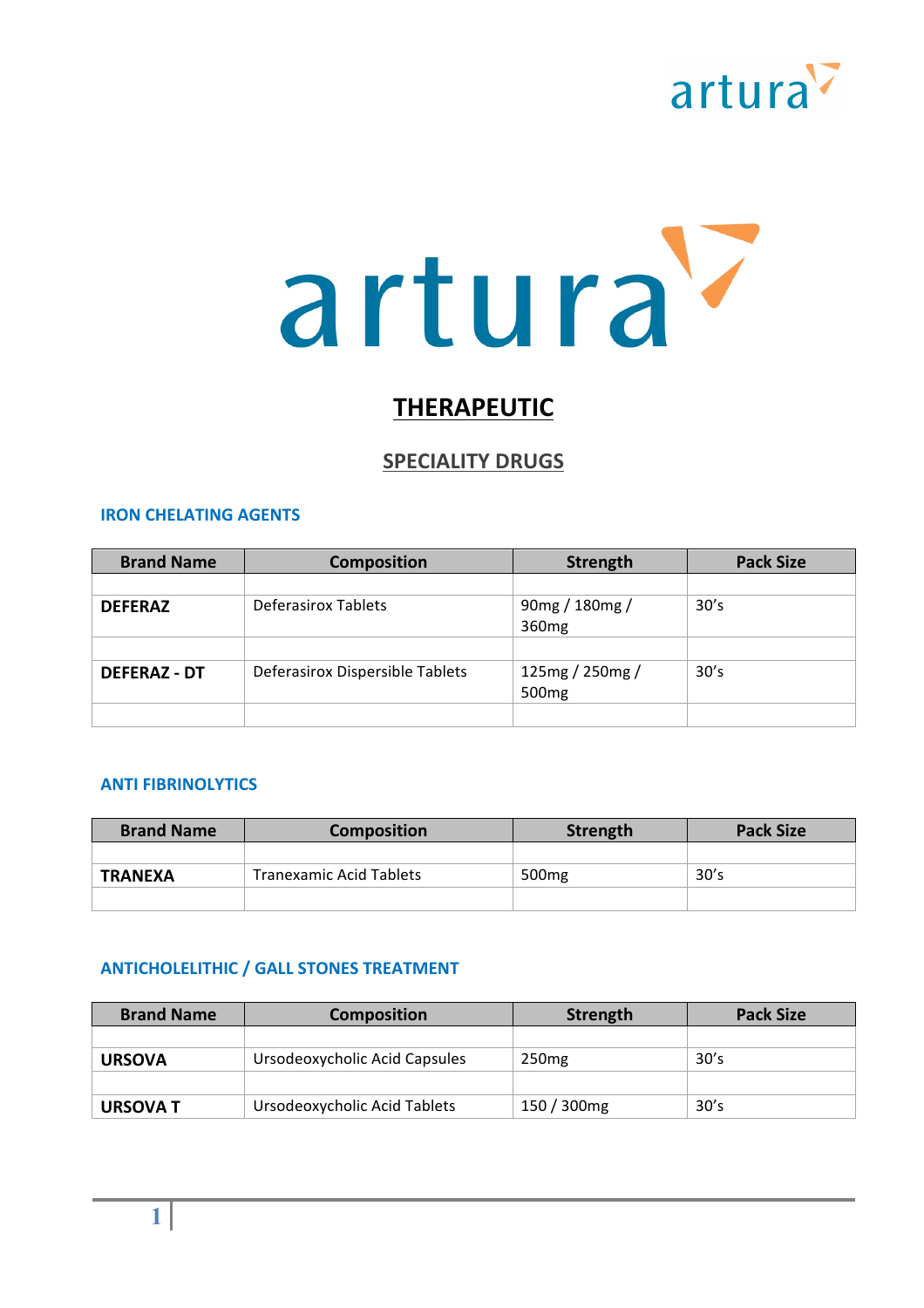

#### **HEPATIC PROTECTORS**

| <b>Brand Name</b> | <b>Composition</b> | Strength          | <b>Pack Size</b> |
|-------------------|--------------------|-------------------|------------------|
|                   |                    |                   |                  |
| <b>ALCOMET</b>    | Metadoxine Tablets | 500 <sub>mg</sub> | 3x10's           |
|                   |                    |                   |                  |

## **CARDIOVASCULAR DRUGS**

#### **ANTI HYPERTENSIVES**

| <b>Brand Name</b> | <b>Composition</b>                | <b>Strength</b>     | <b>Pack Size</b> |
|-------------------|-----------------------------------|---------------------|------------------|
|                   |                                   |                     |                  |
| <b>LOSCAR</b>     | <b>Losartan Tablets</b>           | 50mg/100mg          | 100's            |
|                   |                                   |                     |                  |
| <b>LOSCAR H</b>   | Losartan + Hydrochlorothiazide    | $50mg + 12.5mg/$    |                  |
|                   | <b>Tablets</b>                    | $100mg + 25mg$      |                  |
|                   |                                   |                     |                  |
|                   |                                   |                     |                  |
| <b>ARBESART</b>   | <b>Irbesartan Tablets</b>         | 150mg/300mg         | 30's             |
|                   |                                   |                     |                  |
| <b>ARBESART-H</b> | Irbesartan + Hydrochlorothiazide  | 150mg +12.5mg /     | 30's             |
|                   | <b>Tablets</b>                    | 300mg +12.5mg /     |                  |
|                   |                                   | 300mg + 25mg        |                  |
|                   | <b>Telmisartan Tablets</b>        | 20mg/40mg/80mg      | 30's             |
| <b>TELMIZ</b>     |                                   |                     |                  |
| <b>TELMIZ-H</b>   | Telmisartan + Hydrochlorothiazide | 40mg +12.5mg / 80mg | 30's             |
|                   | <b>Tablets</b>                    | $+12.5mg$           |                  |
|                   |                                   |                     |                  |
| <b>CARDIVAL</b>   | <b>Valsartan Tablets</b>          | 80mg/160mg          | 30's             |
|                   |                                   |                     |                  |
| <b>CARDIVAL-H</b> | Valsartan + Hydrochlorothiazide   | 80mg +12.5mg /      | 30's             |
|                   | <b>Tablets</b>                    | 160mg +12.5mg /     |                  |
|                   |                                   | 320mg + 25mg        |                  |
|                   |                                   |                     |                  |
| <b>OLEMED</b>     | <b>Olmesartan Tablets</b>         | 10mg/20mg/40mg      | 30's             |
|                   |                                   |                     |                  |
| <b>AMIPER</b>     | <b>Amlodipine Tablets</b>         | 5mg/10mg            | 100's            |
|                   |                                   |                     |                  |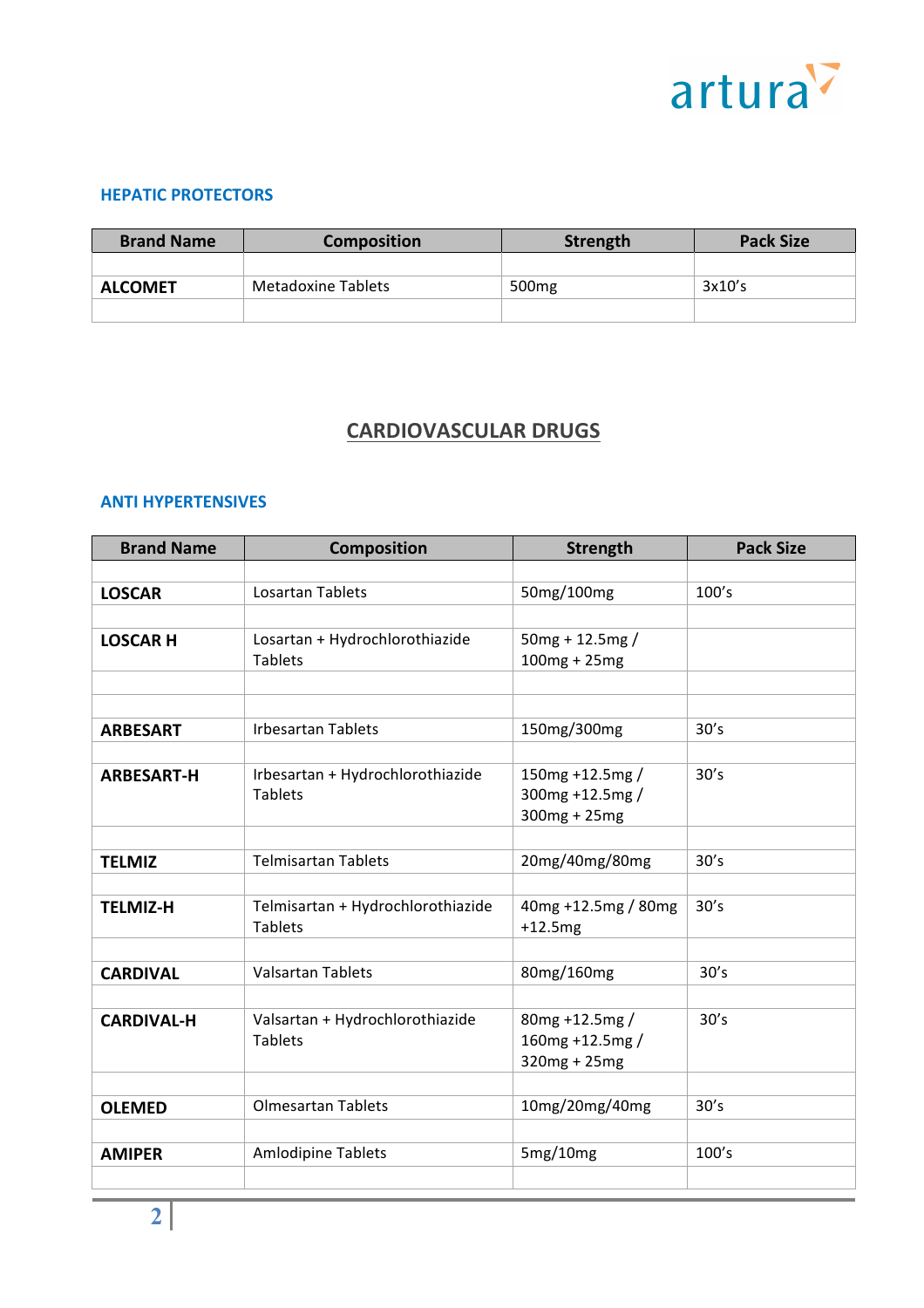

| <b>ARLOSAN</b>       | Each uncoated tablet contains:    |                   | 30's  |
|----------------------|-----------------------------------|-------------------|-------|
|                      | Amlodipine Besilate B.P.          | 10 <sub>mg</sub>  |       |
|                      | Losartan Potassium U.S.P.         | 50 <sub>mg</sub>  |       |
|                      |                                   |                   |       |
| <b>CARDIPER PLUS</b> | Each film coated tablet contains: |                   | 30's  |
|                      | Perindopril                       | 4 <sub>mg</sub>   |       |
|                      | Indapamide                        | 1.25mg            |       |
|                      |                                   |                   |       |
| <b>TENSIL</b>        | <b>Enalapril Maleate Tablets</b>  | 2.5mg /10mg /20mg | 100's |
|                      |                                   |                   |       |
| <b>RAMART</b>        | Ramipril Capsules                 | 2.5mg/5mg/10mg    |       |
|                      |                                   |                   |       |
| <b>TORSART</b>       | <b>Torsemide Tablets</b>          | 5mg /10mg / 20mg  |       |
|                      |                                   |                   |       |

#### **LIPID LOWERING DRUGS**

| <b>Brand Name</b> | <b>Composition</b>          | <b>Strength</b>   | <b>Pack Size</b> |
|-------------------|-----------------------------|-------------------|------------------|
|                   |                             |                   |                  |
| <b>ROZAN</b>      | <b>Rosuvastatin Tablets</b> | 5mg/10mg/20mg     | 30's             |
|                   |                             |                   |                  |
| <b>ROSUFEN</b>    | Rosuvastatin                | 10mg/20mg         | 30's             |
|                   | Fenofibrate                 | 160 <sub>mg</sub> |                  |
|                   |                             |                   |                  |
| <b>TORIDIN</b>    | <b>Atorvastatin Tablets</b> | 10mg/20mg         | 30's             |
|                   |                             |                   |                  |
|                   |                             |                   |                  |
| <b>LIPOSIM</b>    | Simvastatin Tablets         | 10mg/20mg         | 30's             |
|                   |                             |                   |                  |

## **ANTICOAGULANTS**

| <b>Brand Name</b>    | <b>Composition</b>         | Strength          | <b>Pack Size</b>         |
|----------------------|----------------------------|-------------------|--------------------------|
| <b>RIVADIN</b>       | Rivaroxaban Tablets        | $10/15/20$ mg     | <b>Under Development</b> |
|                      |                            |                   |                          |
| <b>CLOVART</b>       | <b>Clopidogrel Tablets</b> | 75 <sub>mg</sub>  | 30's                     |
|                      |                            |                   |                          |
| <b>CLOVART A-75</b>  | Clopidogrel                | 75 <sub>mg</sub>  | 30's                     |
|                      | Aspirin                    | 75 <sub>mg</sub>  |                          |
|                      |                            |                   |                          |
| <b>CLOVART A-150</b> | Clopidogrel                | 75 <sub>mg</sub>  | 30's                     |
|                      | Aspirin                    | 150 <sub>mg</sub> |                          |
|                      |                            |                   |                          |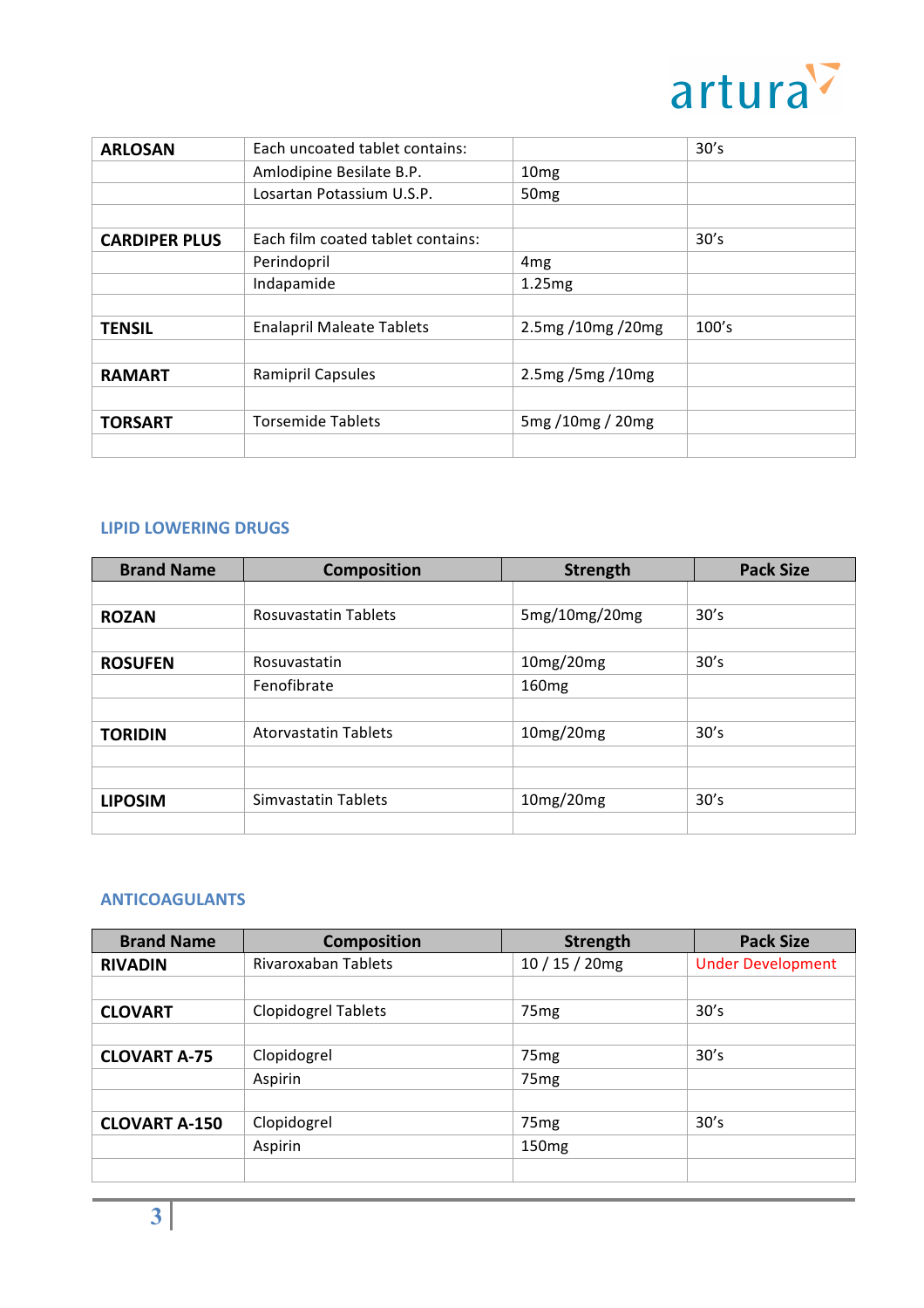

## **ANTIDIABETICS & HYPERGLYCAEMICS**

| <b>Brand Name</b>   | <b>Composition</b>               | <b>Strength</b>                     | <b>Pack Size</b> |
|---------------------|----------------------------------|-------------------------------------|------------------|
| <b>GLYCOFORM</b>    | <b>Metformin Tablets</b>         | 500mg / 850 /<br>1000 <sub>mg</sub> | 100's            |
|                     |                                  |                                     |                  |
| <b>GLYCOFORM ER</b> | Metformin Extended Release       | 500mg / 750 /                       | 100's            |
|                     | <b>Tablets</b>                   | 1000mg                              |                  |
|                     |                                  |                                     |                  |
| <b>GLIMAR</b>       | <b>Glimepiride Tablets</b>       | 2mg/4mg                             | 30's             |
|                     |                                  |                                     |                  |
| $GLIMAR - M (ER)$   | Glimepiride + Metformin ER       | $1mg + 500mg / 2mg +$               |                  |
|                     | <b>Tablets</b>                   | 500 <sub>mg</sub>                   |                  |
|                     |                                  |                                     |                  |
| <b>MELIA</b>        | <b>Sitagliptin Tablets</b>       | 50mg / 100mg                        |                  |
|                     |                                  |                                     |                  |
| <b>MELIA MET</b>    | Sitagliptin + Metformin Tablets  | $50mg + 500mg /$                    |                  |
|                     |                                  | $50mg + 1000mg$                     |                  |
|                     |                                  |                                     |                  |
| <b>MELIA MET XR</b> | Sitagliptin + Metformin Extended | $50mg + 500mg /$                    |                  |
|                     | Release Tablets                  | $50mg + 1000mg /$                   |                  |
|                     |                                  | $100mg + 1000mg$                    |                  |

## **ANTIVIRALS & ANTIRETROVIRALS**

## **ANTIVIRALS**

| <b>Brand Name</b> | <b>Composition</b>       | Strength          | <b>Pack Size</b> |
|-------------------|--------------------------|-------------------|------------------|
|                   |                          |                   |                  |
| <b>VALGIX</b>     | Valganciclovir Tablets   | 450 <sub>mg</sub> | 60's             |
|                   |                          |                   |                  |
| <b>LAMIVART</b>   | Lamivudine Tablets       | 100mg             | 10x10's          |
|                   |                          |                   |                  |
| <b>ACICLOR</b>    | <b>Aciclovir Tablets</b> | 200mg/400mg       | 10x10's          |
|                   |                          |                   |                  |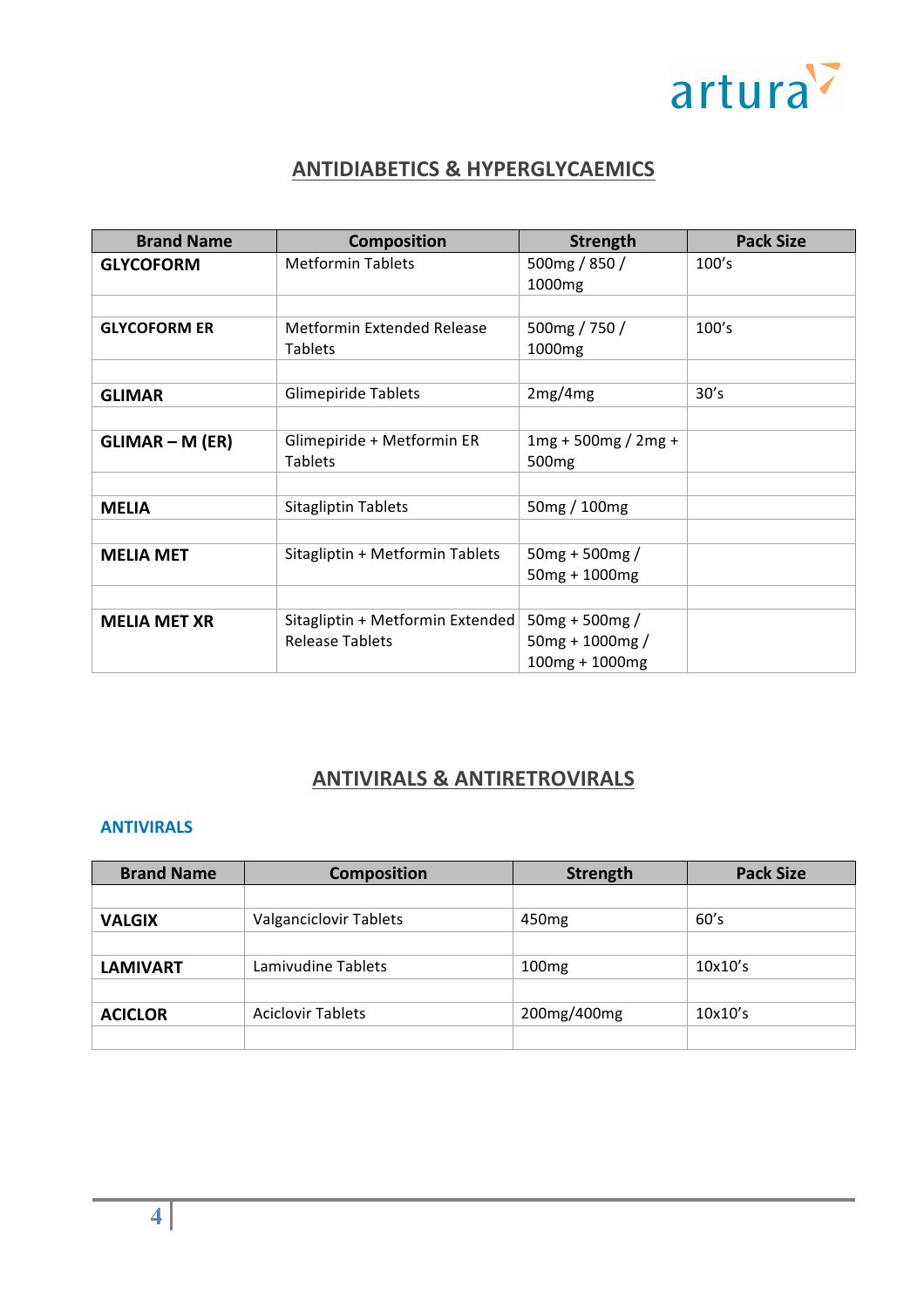

## **GASTROINTESTINAL DRUGS**

## **ANTI ULCER DRUGS**

| <b>Brand Name</b>    | <b>Composition</b>           | <b>Strength</b>  | <b>Pack Size</b> |
|----------------------|------------------------------|------------------|------------------|
| <b>ESOCID / ESSO</b> | <b>Esomeprazole Capsules</b> | 20mg/40mg        | 3x10's           |
|                      |                              |                  |                  |
| <b>SULKIN - SR</b>   | Levosulpiride SR Capsules    | 75 <sub>mg</sub> |                  |
|                      |                              |                  |                  |
| <b>ESOCID - LSR</b>  | Esomeprazole EC              | 40 <sub>mg</sub> |                  |
|                      | Levosulpiride SR             | 75 <sub>mg</sub> |                  |
|                      |                              |                  |                  |
| <b>ESOCID - DSR</b>  | Esomeprazole EC              | 20 <sub>mg</sub> |                  |
|                      | Domperidone SR               | 30 <sub>mg</sub> |                  |
|                      |                              |                  |                  |
| <b>OMETAR</b>        | <b>Omeprazole Capsules</b>   | 20mg / 40mg      | 10x10's          |
|                      |                              |                  |                  |
| <b>OMETAR-D</b>      | Omeprazole                   | 20 <sub>mg</sub> | 10x10's          |
|                      | Domperidone                  | 10 <sub>mg</sub> |                  |
|                      |                              |                  |                  |
| <b>RABETAR</b>       | Rabeprazole Capsules         | 10mg/20mg        | 1x10's           |
|                      |                              |                  |                  |
| <b>RABETAR-D</b>     | Rabeprazole                  | 20 <sub>mg</sub> | 10x10's          |
|                      | Domperidone                  | 10 <sub>mg</sub> |                  |
|                      |                              |                  |                  |
| PANPRAZ/             | Pantoprazole Tablets         | 40 <sub>mg</sub> | 3x10's           |
| <b>PANTOART</b>      |                              |                  |                  |
|                      |                              |                  |                  |
| <b>LANSOPRIZ</b>     | Lansoprazole Capsules        | 30 <sub>mg</sub> | 3x10's           |
|                      |                              |                  |                  |

#### **DIGESTIVE ENZYMES**

| <b>Brand Name</b> | <b>Composition</b>                      | <b>Strength</b>   | <b>Pack Size</b> |
|-------------------|-----------------------------------------|-------------------|------------------|
| <b>PEPSOL</b>     | Alpha Amylase (Fungal Diastase<br>1:800 | 100 <sub>mg</sub> | 3x10's           |
|                   | Papain                                  | 100 <sub>mg</sub> |                  |
|                   | <b>Fungal Lipase</b>                    | 25 <sub>mg</sub>  |                  |
|                   | Simethicone                             | 30 <sub>mg</sub>  |                  |
|                   |                                         |                   |                  |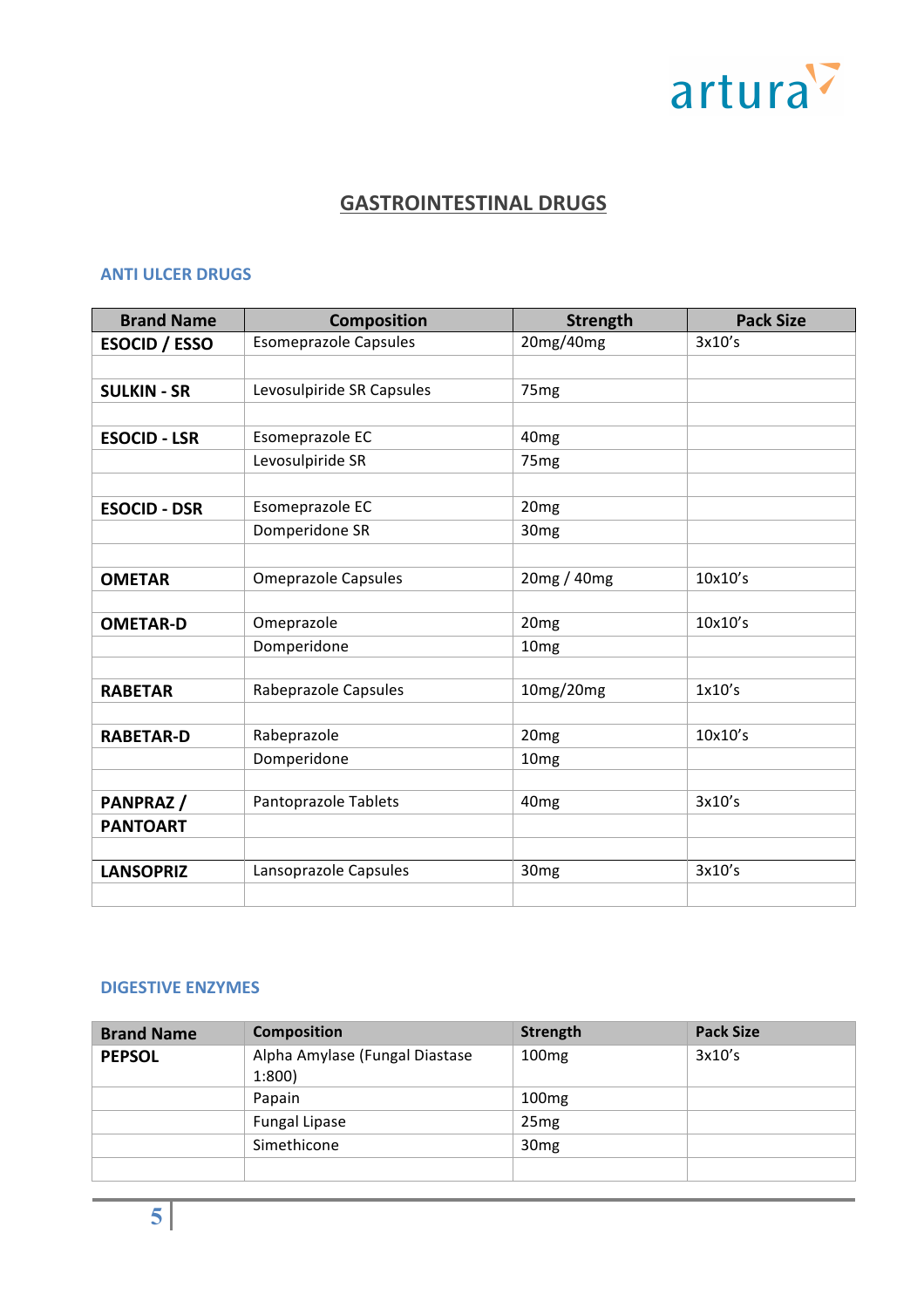

#### **ANTACIDS**

| <b>Brand Name</b> | <b>Composition</b>             | <b>Strength</b>   | <b>Pack Size</b> |
|-------------------|--------------------------------|-------------------|------------------|
| <b>GELOVIS</b>    | Each chewable tablet contains: |                   | 30x27's          |
|                   | Dried Aluminium Hydroxide Gel  | 300 <sub>mg</sub> |                  |
|                   | Magnesium Aluminium Silicate   | 50 <sub>mg</sub>  |                  |
|                   | Hydrate<br>Magnesium Hydroxide | 25 <sub>mg</sub>  |                  |
|                   | Simethicone                    | 25 <sub>mg</sub>  |                  |
|                   |                                |                   |                  |

#### **ANTIDIARRHOEALS**

| <b>Brand Name</b> | <b>Composition</b>  | <b>Strength</b> | <b>Pack Size</b> |
|-------------------|---------------------|-----------------|------------------|
| <b>LOPERART</b>   | Loperamide Capsules | 2 <sub>mg</sub> | 10x10's          |
|                   |                     |                 |                  |

#### **ANTIPROTOZOAL AGENTS**

| <b>Brand Name</b> | <b>Composition</b>    | Strength          | <b>Pack Size</b> |
|-------------------|-----------------------|-------------------|------------------|
| <b>AMIZOL</b>     | Metronidazole Tablets | 200mg/250mg/500mg | 10x10's          |
|                   |                       |                   |                  |
| TINART            | Tinidazole Tablets    | 500 <sub>mg</sub> | 10x10's          |
|                   |                       |                   |                  |

#### **PYLORI KITS**

| <b>Brand Name</b>   | <b>Composition</b>                   | Strength          | <b>Pack Size</b> |
|---------------------|--------------------------------------|-------------------|------------------|
| <b>PYRIZOLE KIT</b> | Each Kit contains:                   |                   | $7 \times 6$ 's  |
|                     | 2 Clarithromycin tablets B.P         | 500 <sub>mg</sub> |                  |
|                     | Each film coated tablet contains:    |                   |                  |
|                     | Clarithromycin U.S.P.                | 500 <sub>mg</sub> |                  |
|                     |                                      |                   |                  |
|                     | 2 Tinidazole tablets                 | 500 <sub>mg</sub> |                  |
|                     | Each film coated tablet contains:    |                   |                  |
|                     | Tinidazole B.P.                      | 500 <sub>mg</sub> |                  |
|                     |                                      |                   |                  |
|                     | 2 Rabeprazole tablets                | 20 <sub>mg</sub>  |                  |
|                     | Each enteric coated tablet contains: |                   |                  |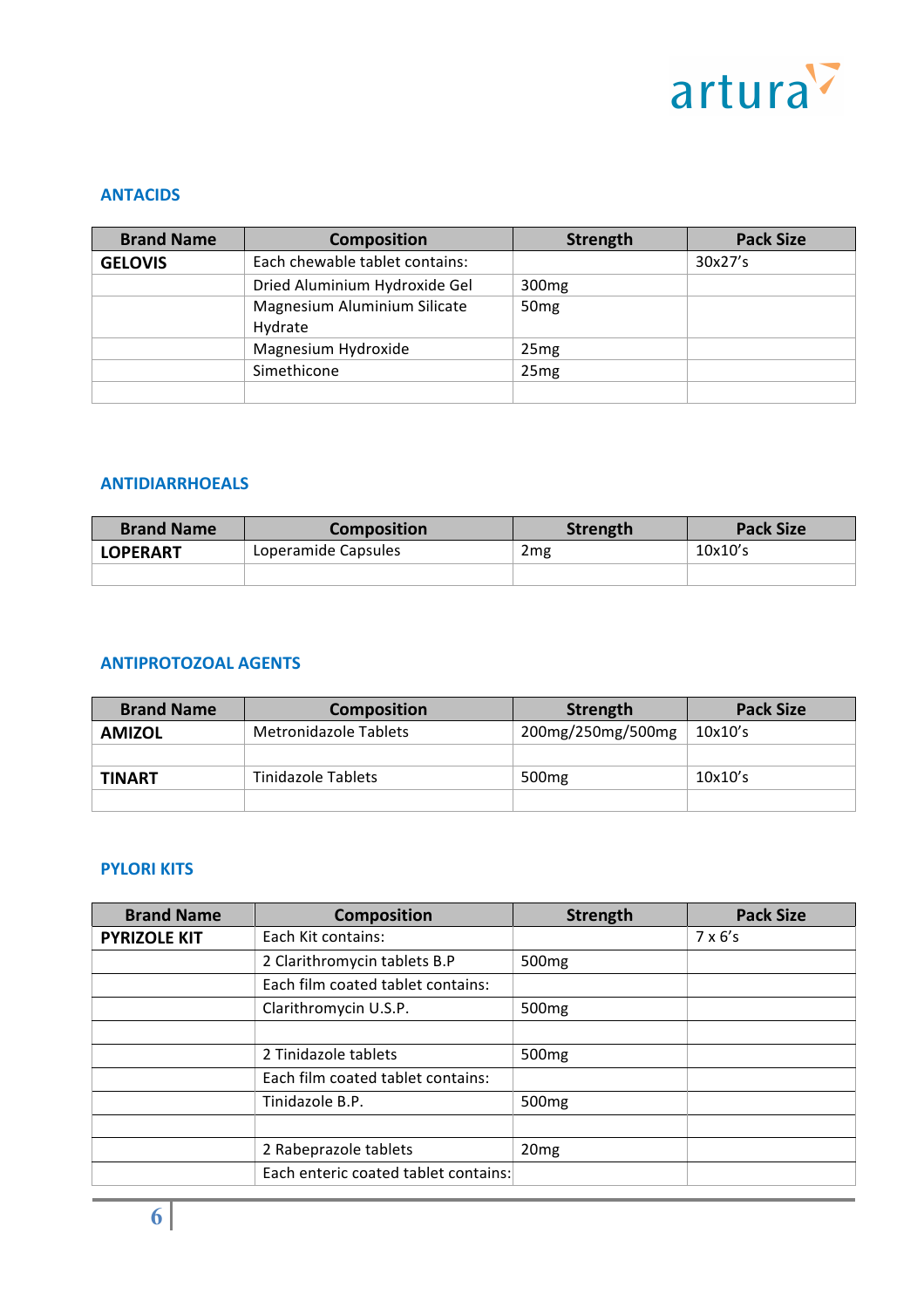

|                     | Rabeprazole sodium equivalent        |                   |                |
|---------------------|--------------------------------------|-------------------|----------------|
|                     | to Rabeprazole                       | 20 <sub>mg</sub>  |                |
|                     |                                      |                   |                |
| <b>CLARIPAN KIT</b> | Each kit contains:                   |                   | $7 \times 6'S$ |
|                     | 2 Pantoprazole tablets               | 40 <sub>mg</sub>  |                |
|                     | Each enteric coated tablet contains: |                   |                |
|                     | Pantoprazole sodium sesquihydrate    |                   |                |
|                     | Equivalent to pantoprazole           | 40 <sub>mg</sub>  |                |
|                     |                                      |                   |                |
|                     | 2 Tinidazole tablets                 | 500 <sub>mg</sub> |                |
|                     | Each film coated tablet contains:    |                   |                |
|                     | Tinidazole B.P.                      | 500 <sub>mg</sub> |                |
|                     |                                      |                   |                |
|                     | 2 Clarithromycin tablets U.S.P.      | 250 <sub>mg</sub> |                |
|                     | Each film coated tablet contains:    |                   |                |
|                     | Clarithromycin U.S.P.                | 250 <sub>mg</sub> |                |
|                     |                                      |                   |                |
| <b>TINILAN KIT</b>  | Each kit contains:                   |                   | $7 \times 6'S$ |
|                     | 2 Lansoprazole capsules              | 30 <sub>mg</sub>  |                |
|                     | Each hard gelatin capsule contains:  |                   |                |
|                     | Lansoprazole U.S.P.                  | 30 <sub>mg</sub>  |                |
|                     |                                      |                   |                |
|                     | 2 Tinidazole tablets                 | 500 <sub>mg</sub> |                |
|                     | Each film coated tablet contains:    |                   |                |
|                     | Tinidazole B.P.                      | 500 <sub>mg</sub> |                |
|                     |                                      |                   |                |
|                     | 2 Clarithromycin tablets U.S.P.      | 250 <sub>mg</sub> |                |
|                     | Each film coated tablet contains:    |                   |                |
|                     | Clarithromycin U.S.P.                | 250 <sub>mg</sub> |                |

## **ANTISPASMODICS**

| <b>Brand Name</b> | <b>Composition</b>             | Strength         | <b>Pack Size</b> |
|-------------------|--------------------------------|------------------|------------------|
| <b>BUTYLAR</b>    | Hyoscine Butyl Bromide Tablets | 10 <sub>mg</sub> | 10x10's          |
|                   |                                |                  |                  |

## **BONE & JOINT**

## **OSTEOARTHRITIS & RHEUMATIC DISORDERS**

| <b>Brand Name</b> | <b>Composition</b>                | Strength          | <b>Pack Size</b> |
|-------------------|-----------------------------------|-------------------|------------------|
| <b>GLUCART</b>    | Each film coated tablet contains: |                   | $10x10$ 's       |
|                   | Glucosamine Sulphate              | 750 <sub>mg</sub> |                  |
|                   | Calcium Carbonate                 | 250 <sub>mg</sub> |                  |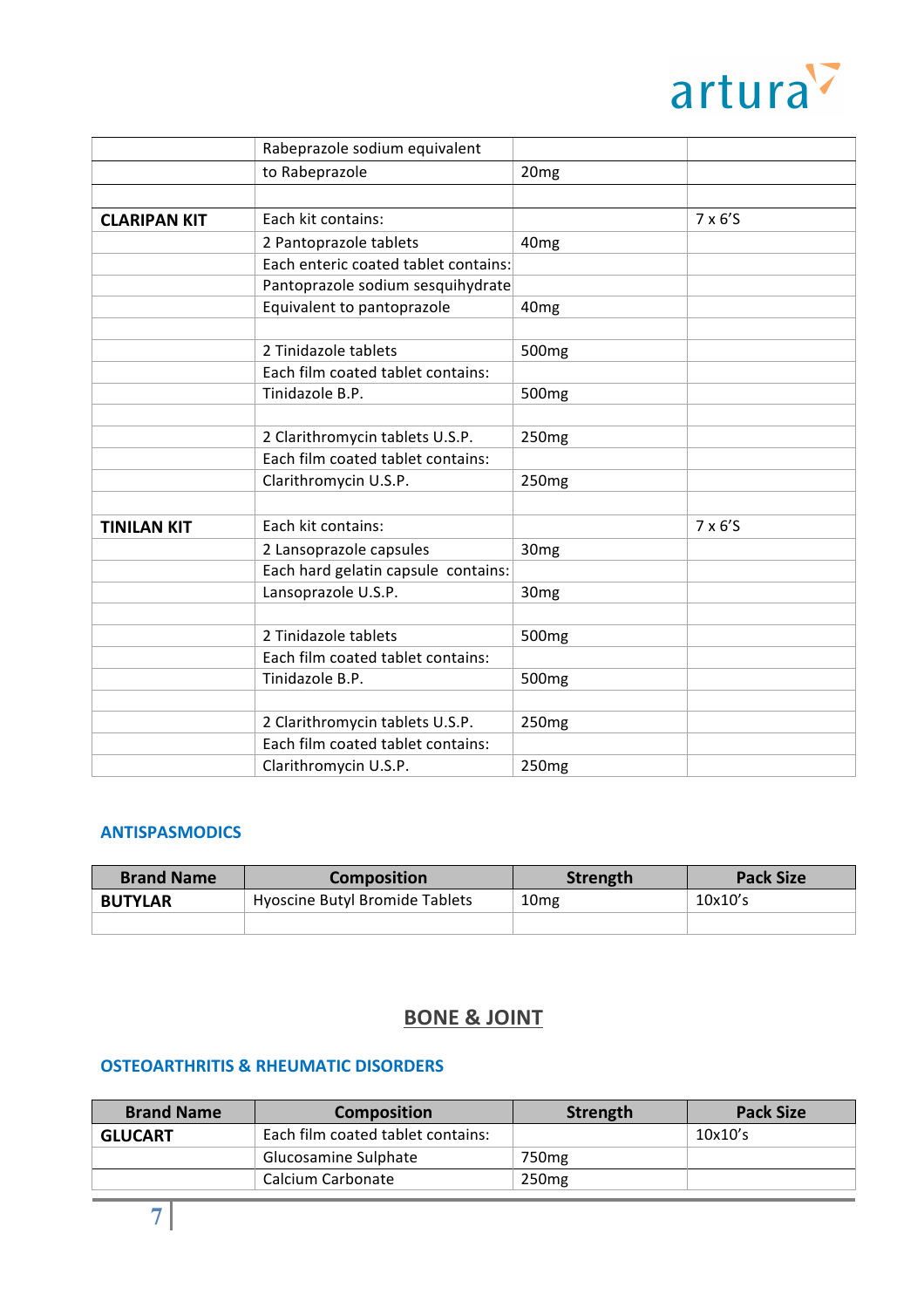

|                     | Methyl Sulphonyl Methane          | 200 <sub>mg</sub>  |        |
|---------------------|-----------------------------------|--------------------|--------|
|                     | Vitamin D3                        | 125IU              |        |
|                     | Vitamin E                         | 4 <sub>mg</sub>    |        |
|                     | Selenium (As Selenium Dioxide)    | 40 <sub>mcg</sub>  |        |
|                     |                                   |                    |        |
| <b>EZEFLEX</b>      | Each film coated tablet contains: |                    | 3x10's |
|                     | Glucosamine Sulphate              | 500 <sub>mg</sub>  |        |
|                     | Chondroitin Sulphate              | 200 <sub>mg</sub>  |        |
|                     |                                   |                    |        |
| <b>EZEFLEX PLUS</b> | Each film coated tablet contains: |                    | 3x10's |
|                     | Glucosamine Sulphate              | 500 <sub>mg</sub>  |        |
|                     | Chondroitin Sulphate              | 400 <sub>mg</sub>  |        |
|                     |                                   |                    |        |
| <b>ARTICART</b>     | Glucosamine Sulphate              | 1000 <sub>mg</sub> | 3x10's |
|                     |                                   |                    |        |

## **HYPERURICEMIA & ANTIGOUT DRUGS**

| <b>Brand Name</b> | <b>Composition</b>         | Strength            | <b>Pack Size</b> |
|-------------------|----------------------------|---------------------|------------------|
| <b>COLINIX</b>    | Colchicine Tablets         | 0.5mg/1mg           | 10x10's          |
|                   |                            |                     |                  |
| <b>FEBUX</b>      | <b>Febuxostat Tablets</b>  | 40mg / 80mg / 120mg |                  |
|                   |                            |                     |                  |
| <b>LOPRIX</b>     | <b>Allopurinol Tablets</b> | 100 / 300mg         | 10x10's          |

## **NEUROLOGY**

## **CEREBRAL ACTIVATORS / EPILEPSY**

| <b>Brand Name</b> | <b>Composition</b>    | <b>Strength</b>        | <b>Pack Size</b> |
|-------------------|-----------------------|------------------------|------------------|
| <b>PRACEM</b>     | Piracetam Capsules    | 400 <sub>mg</sub>      | 10x10's          |
|                   |                       |                        |                  |
| <b>LEVETAZ</b>    | Levetiracetam Tablets | 250 / 500 / 750 / 1000 |                  |
|                   |                       | mg                     |                  |
|                   |                       |                        |                  |
| <b>COGNIMAX</b> / | Citicoline Tablets    | 500 <sub>mg</sub>      | 3x10's           |
| <b>NEUROMAX</b>   |                       |                        |                  |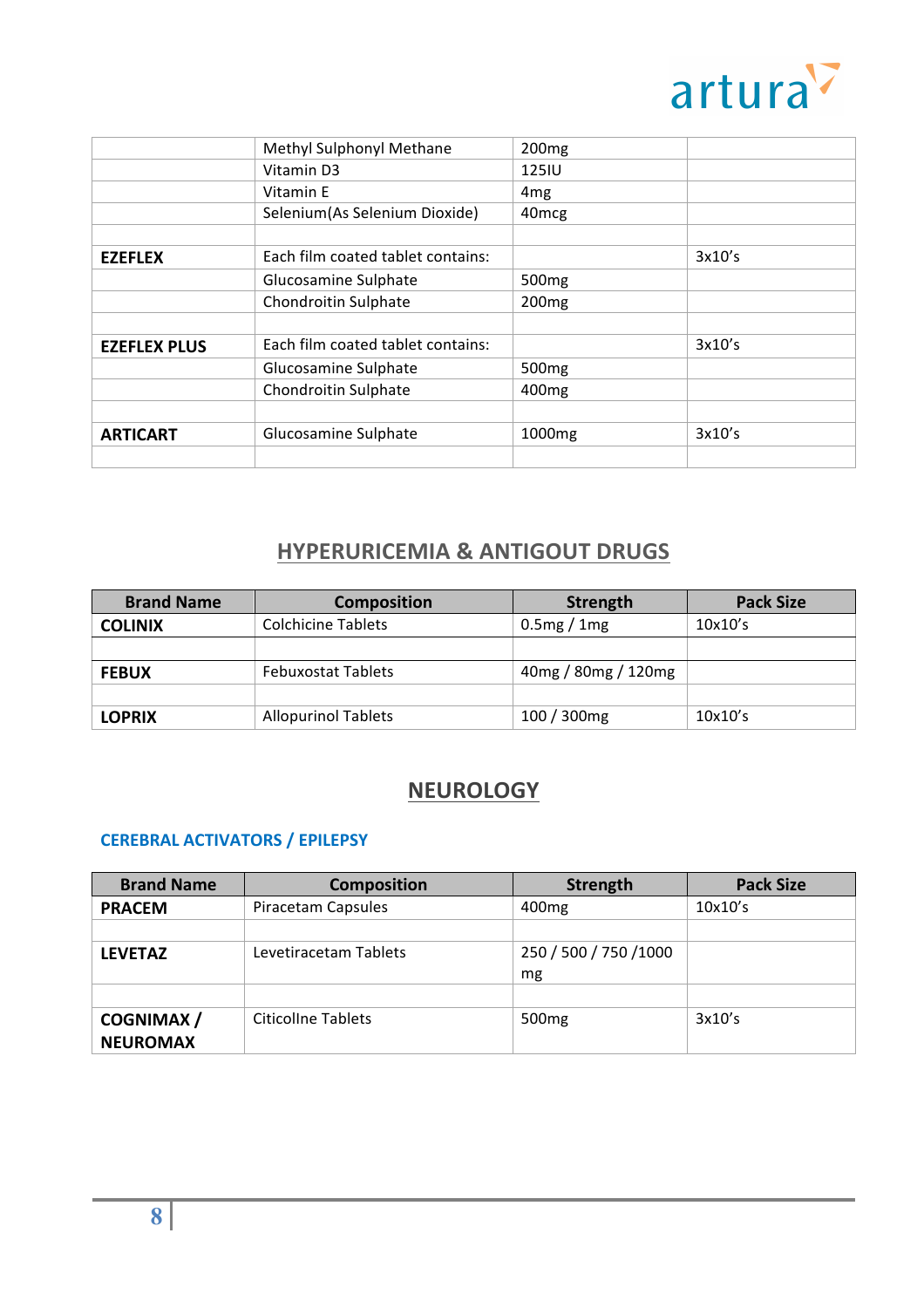

## **ANTICONVULSANTS / NEUROPATHIC PAIN**

| <b>Brand Name</b> | <b>Composition</b>        | Strength          | <b>Pack Size</b> |
|-------------------|---------------------------|-------------------|------------------|
|                   |                           |                   |                  |
| <b>PREGABAX</b>   | Pregabalin Capsules       | 75mg/150mg        | $10x10$ 's       |
|                   |                           |                   |                  |
| <b>GABAMAX</b>    | <b>Gabapentin Tablets</b> | 100mg/300mg/400mg | $10x10$ 's       |
|                   |                           |                   |                  |

## **ANTIOBESITY DRUGS**

| <b>Brand Name</b> | <b>Composition</b>       | Strength   | <b>Pack Size</b> |
|-------------------|--------------------------|------------|------------------|
| <b>ORLISLIM</b>   | <b>Orlistat Capsules</b> | 60mg/120mg | 3x10's           |
|                   |                          |            |                  |

## **LIFESTYLE INDUCED DISORDERS**

| <b>Brand Name</b> | <b>Composition</b>         | <b>Strength</b>   | <b>Pack Size</b> |
|-------------------|----------------------------|-------------------|------------------|
| <b>ORITA</b>      | Sildenafil Citrate Tablets | 25mg/50mg/100mg   | 1x4's            |
|                   |                            |                   |                  |
| <b>TAZART</b>     | <b>Tadalafil Tablets</b>   | 10mg/20mg         | 1x4's            |
|                   |                            |                   |                  |
| <b>LOVALIS</b>    | <b>Dapoxetine Tablets</b>  | 30mg/60mg         | 1x4's            |
|                   |                            |                   |                  |
| <b>LOVAMAX</b>    | Sildenafil                 | 100 <sub>mg</sub> | 1x4's            |
|                   | Dapoxetine                 | 60 <sub>mg</sub>  |                  |

## **ANTIMALARIAL DRUGS**

#### **ANTIMALARIAL DRUGS**

| <b>Brand Name</b> | <b>Composition</b>        | Strength                                                         | <b>Pack Size</b> |
|-------------------|---------------------------|------------------------------------------------------------------|------------------|
| <b>DUARTEM</b>    | Artemether + Lumefantrine | $20mg + 120mg / 40mg$<br>$+240$ mg / 80mg +<br>480 <sub>mg</sub> |                  |
|                   |                           |                                                                  |                  |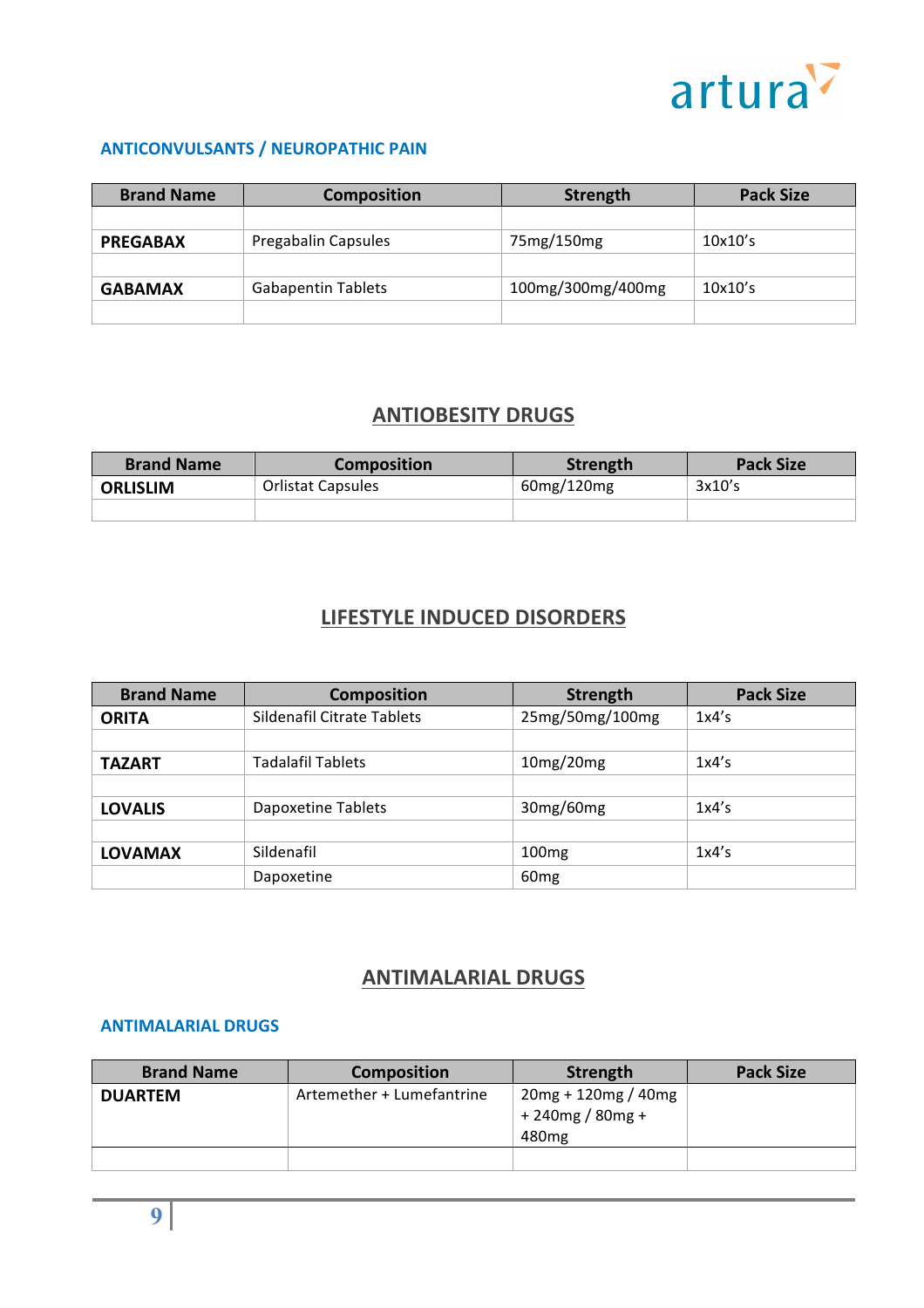# artura

## **COLD & ALLERGY**

## **DECONGESTANTS & ANTI-ASTHMATIC DRUGS**

| <b>Brand Name</b>   | <b>Composition</b> | <b>Strength</b>   | <b>Pack Size</b> |
|---------------------|--------------------|-------------------|------------------|
| <b>COLDACE</b>      | Paracetamol        | 500 <sub>mg</sub> | 10x10's          |
|                     | Phenylephrine      | 5 <sub>mg</sub>   |                  |
|                     | Chlorphenamine     | 2mg               |                  |
|                     |                    |                   |                  |
| <b>COLDACE PLUS</b> | Paracetamol        | 500 <sub>mg</sub> | 10x10's          |
|                     | Phenylephrine      | 5 <sub>mg</sub>   |                  |
|                     | Chlorphenamine     | 2 <sub>mg</sub>   |                  |
|                     | Caffeine           | 30 <sub>mg</sub>  |                  |
|                     |                    |                   |                  |
| <b>NASOGRIP</b>     | Paracetamol        | 500 <sub>mg</sub> | 20x1x10's        |
|                     | Dextromethorphan   | 10 <sub>mg</sub>  |                  |
|                     | Phenylephrine      | 5 <sub>mg</sub>   |                  |
|                     | Chlorphenamine     | 2 <sub>mg</sub>   |                  |
|                     |                    |                   |                  |

## **ANTIHISTAMINES**

| <b>Brand Name</b> | <b>Composition</b>          | <b>Strength</b>  | <b>Pack Size</b> |
|-------------------|-----------------------------|------------------|------------------|
| <b>FEXON</b>      | <b>Fexofenadine Tablets</b> | 120/180mg        | 3x10's           |
|                   |                             |                  |                  |
| <b>DESTID</b>     | Desloratidine Tablets       | 5 <sub>mg</sub>  | 3x10's           |
|                   |                             |                  |                  |
| <b>ELZINE</b>     | Levocetirizine Tablets      | 5 <sub>mg</sub>  | 3x10's           |
|                   |                             |                  |                  |
| <b>ALLERCIL</b>   | <b>Cetirizine Tablets</b>   | 10 <sub>mg</sub> | 10x10's          |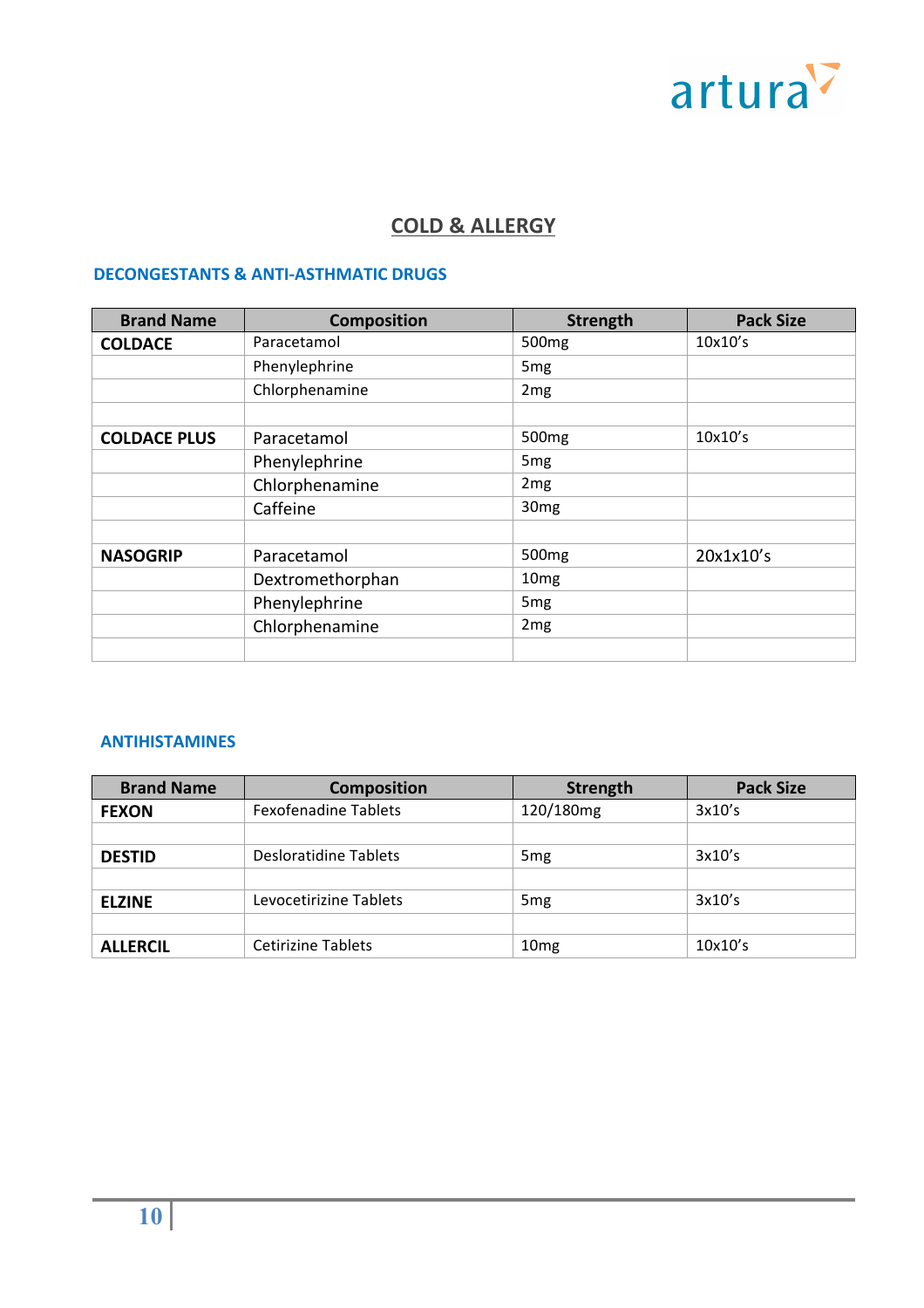

## **ANALGESICS & ANTIPYRETICS**

## **ANALGESICS, ANTI-INFLAMMATORY DRUGS & ANTIPYRETICS**

| <b>Brand Name</b>   | <b>Composition</b>             | <b>Strength</b>   | <b>Pack Size</b> |
|---------------------|--------------------------------|-------------------|------------------|
|                     |                                |                   |                  |
| <b>CELESTIB</b>     | <b>Celecoxib Capsules</b>      | 100mg/200mg       | 3x10's           |
|                     |                                |                   |                  |
| <b>TORIX</b>        | <b>Etoricoxib Tablets</b>      | 60mg/90mg/120mg   | 3x10's           |
|                     |                                |                   |                  |
| <b>FENAPAR</b>      | Aceclofenac                    | 100 <sub>mg</sub> | 10x10's          |
|                     | Paracetamol                    | 500 <sub>mg</sub> |                  |
|                     |                                |                   |                  |
| <b>ACEDOL</b>       | <b>Aceclofenac Tablets</b>     | 100 <sub>mg</sub> | 10x10's          |
|                     |                                |                   |                  |
| <b>ACTOFEN</b>      | Ibuprofen Tablets              | 200/400/600/800mg | 10x10's          |
|                     |                                |                   |                  |
| <b>DICLOTABS</b>    | <b>Diclofenac Tablets</b>      | 50mg/100mg        | 10x10's          |
|                     |                                |                   |                  |
| <b>FLAMEZE</b>      | Each uncoated tablet contains: |                   | 10x10's          |
|                     | Ibuprofen                      | 400 <sub>mg</sub> |                  |
|                     | Paracetamol                    | 325mg             |                  |
|                     |                                |                   |                  |
| <b>ARPHENAC</b>     | Each uncoated tablet contains: |                   | 10x10's          |
|                     | Diclofenac Sodium              | 50 <sub>mg</sub>  |                  |
|                     | Paracetamol                    | 500 <sub>mg</sub> |                  |
|                     |                                |                   |                  |
| <b>RELEVON</b>      | Each uncoated tablet contains: |                   | 20x10's          |
|                     | Paracetamol                    | 500 <sub>mg</sub> |                  |
|                     | Caffeine                       | 30 <sub>mg</sub>  |                  |
|                     |                                |                   |                  |
| <b>RELEVON PLUS</b> | Each uncoated tablet contains: |                   | 20x10's          |
|                     | Aspirin                        | 400 <sub>mg</sub> |                  |
|                     | Paracetamol                    | 200 <sub>mg</sub> |                  |
|                     | Caffeine                       | 50 <sub>mg</sub>  |                  |
|                     |                                |                   |                  |
| <b>ARTOCAM</b>      | <b>Meloxicam Tablets</b>       | 7.5mg / 15mg      | 10x10's          |
|                     |                                |                   |                  |
| <b>ARTFLAM</b>      | <b>Mefenamic Acid Capsules</b> | 500 <sub>mg</sub> | 10x10's          |
|                     |                                |                   |                  |
| <b>ARTFLAMT</b>     | <b>Mefenamic Acid Tablets</b>  | 500 <sub>mg</sub> | 10x10's          |
|                     |                                |                   |                  |
| --                  | <b>Paracetamol Tablets</b>     | 500 <sub>mg</sub> | 8x12's/10x10's   |
|                     |                                |                   |                  |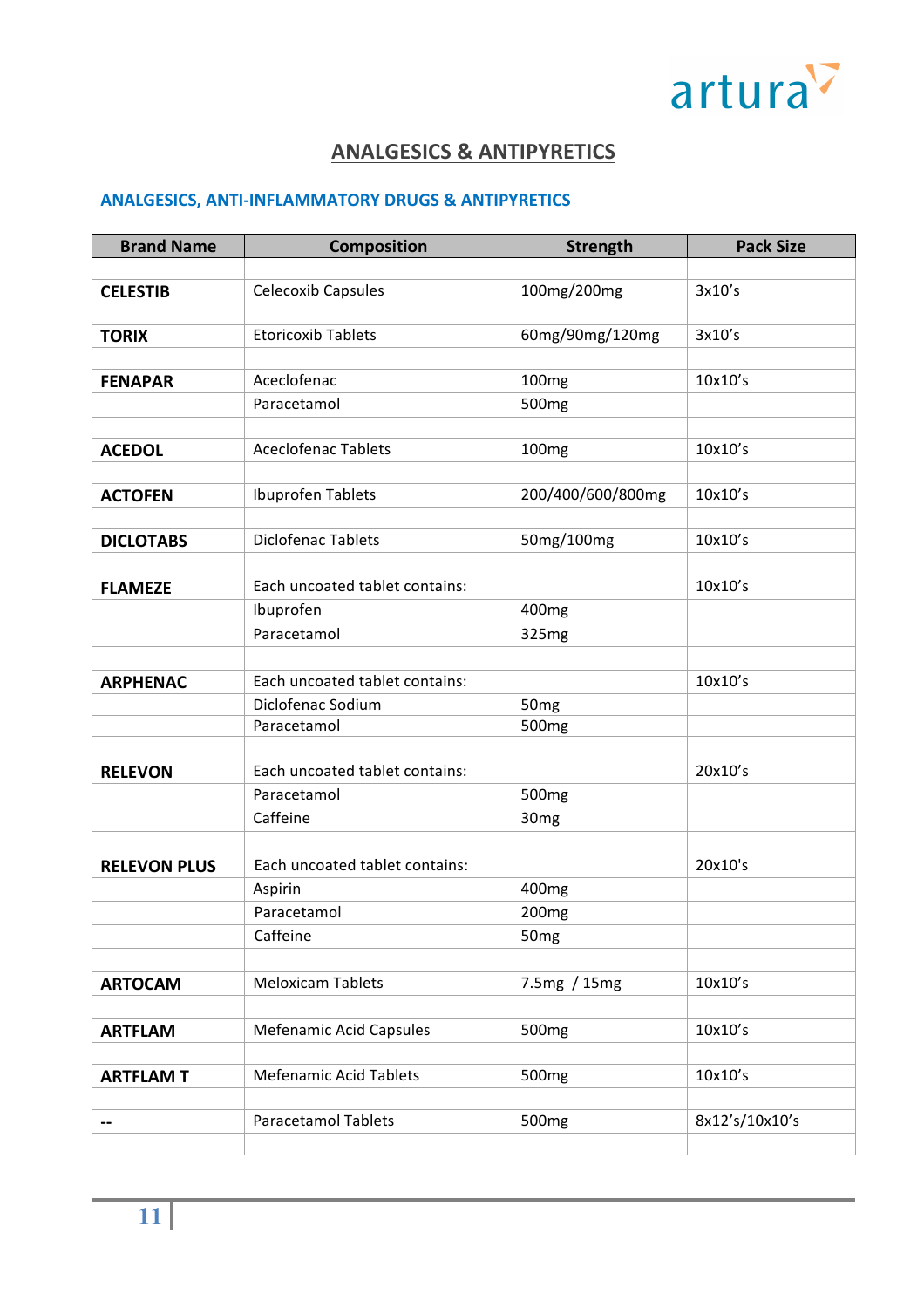

## **ANTIBACTERIALS**

#### **GENERAL ANTIBACTERIALS**

| <b>Brand Name</b> | <b>Composition</b> | Strength | <b>Pack Size</b> |
|-------------------|--------------------|----------|------------------|
| <b>ARVOX</b>      | Linezolid Tablets  | 600 mg   |                  |
|                   |                    |          |                  |

## **QUINOLONE ANTIBACTERIALS**

| <b>Brand Name</b> | <b>Composition</b>                | <b>Strength</b>   | <b>Pack Size</b> |
|-------------------|-----------------------------------|-------------------|------------------|
| <b>MOXONIX/</b>   | <b>Moxifloxacin Tablets</b>       | 400 <sub>mg</sub> | 1 X 5'S          |
| <b>ARTELOX</b>    |                                   |                   |                  |
|                   |                                   |                   |                  |
| <b>ARTOFLOX</b>   | Ciprofloxacin Tablets             | 250mg/500mg       | 10x10's          |
|                   |                                   |                   |                  |
| <b>ARTOLEV</b>    | Levofloxacin Tablets              | 500mg / 750mg     | 3x10's           |
|                   |                                   |                   |                  |
| <b>OFLADEX</b>    | <b>Ofloxacin Tablets</b>          | 100mg/200/400mg   | 1x10's           |
|                   |                                   |                   |                  |
| <b>OFLODAZ</b>    | Each film coated tablet contains: |                   | 1x10's           |
|                   | Ofloxacin                         | 200 <sub>mg</sub> |                  |
|                   | Tinidazole                        | 600 <sub>mg</sub> |                  |
|                   |                                   |                   |                  |
| <b>ORDINOF</b> /  | Ofloxacin                         | 200 <sub>mg</sub> | 1x10's           |
| 0 & 0             | Ornidazole                        | 500 <sub>mg</sub> |                  |
|                   |                                   |                   |                  |
| <b>ARIZIC</b>     | <b>Nalidixic Acid Tablets</b>     | 500 <sub>mg</sub> | 10x10's          |
|                   |                                   |                   |                  |

#### **MACROLIDE ANTIBACTERIALS**

| <b>Brand Name</b> | <b>Composition</b>                  | <b>Strength</b> | <b>Pack Size</b> |
|-------------------|-------------------------------------|-----------------|------------------|
| <b>CLARITAR</b>   | <b>Clarithromycin Tablets</b>       | 250mg/500mg     | 3x10's           |
|                   |                                     |                 |                  |
| <b>ZETAR</b>      | Azithromycin Tablets                | 250/500mg       | 1x6's            |
|                   |                                     |                 |                  |
|                   | Erythromycin Stearate Tablets B.P.  | 250mg/500mg     | 10x10's          |
|                   |                                     |                 |                  |
| <b>ETRICIN</b>    | Erythromycin Estolate Capsules B.P. | 250/500mg       | 10x10's          |